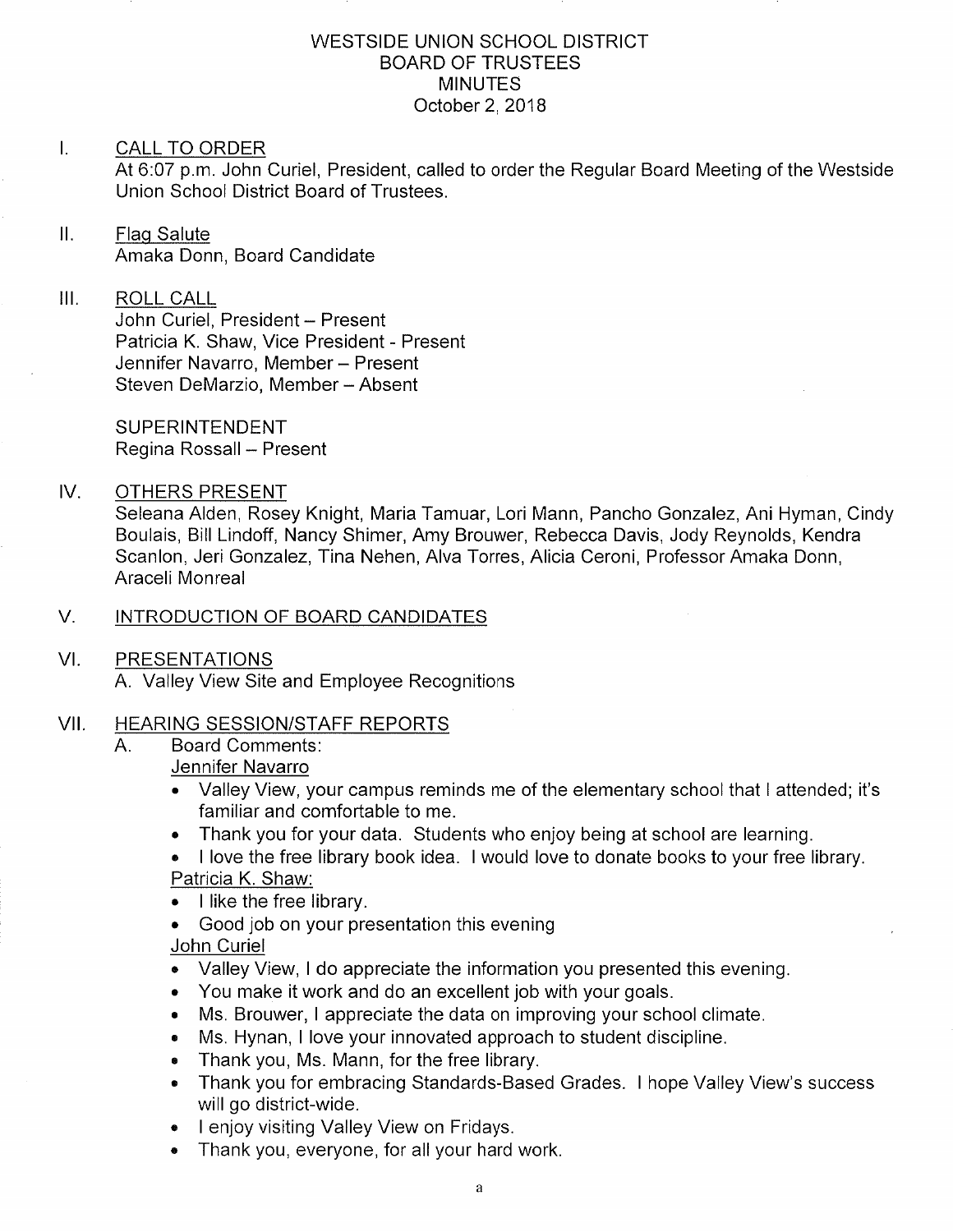### Minutes

Regular Board Meeting

- - B. Staff Reports:
		- 1. Assistant Superintendent Administrative Services Shawn Cabey a. Absent
		- 2. Assistant Superintendent Educational Services Marguerite Johnson
			- a. Congratulations, Valley View, nicely done. Valley View, your staff has always been known for their collaborative spirit.
		- 3. Deputy Superintendent Robert Hughes a. Absent
		- 4. Superintendent Regina Rossall

Mrs. Rossall reviewed the following items with the Trustees:

- a. Valley View has always had a special place in my heart; my children attended there and I served as the principal.
- b. As always, you are a hard working staff. You have had significant changes in your staff the last couple of years.
- c. Lori, I always appreciate your view on reading and always providing students
- d. Thank you for all you do for students; it's always a special time when I visit Valley View.
- e. Our next Board Orientation will be October 11,2018, at 5:00 p.m. at the District Office. f. The SAVE dinner will be on November <sup>1</sup>,2018.
- 
- g. Civil Air Patrol will be presenting the colors this year at the SAVE Dinner.

- VIII. PERSONAL APPEARANCES<br>A. Westside Union Teachers Association Representative Bob Dunham, President<br>B. California School Employee Association Representative Jeri Holmes, President
	- -
		-
	- . CSEA will also be interviewing the Board Candidates. C. Parent Teachers Association Representative D. WAVE Representative Jennifer Navarro and Robert Hughes The October meeting has been changed to October <sup>17</sup>,2018, from October 10,2018
- ITEMS FROM THE FLOOR Regular Session None  $IX.$
- PUBLIC HEARING X

**None** 

## XI. BUSINESS SESSION

- Organizational/Governance<br>1. M19-39 Item 1. Approval of the revised agenda of the Regular Board Meeting of October 2,2018, as submitted. The motion was made by Patricia K. Shaw seconded by
- Jennifer Navarro and carried 3/0.<br>2. M19-40 Items 2a 2h. The motion was made by Patricia K. Shaw seconded by<br>3. Jennifer Navarro and carried 3/0 to approve the consent agenda.
	- 2a Minutes of the Regular Meeting on September 18, 2018<br>
	2b Fundraising Authorizations<br>
	2c Overnight Field Trip<br>
	2d Williams Uniform Complaint Quarterly Summary<br>
	2e Personnel Report
	-
	-
	-
	-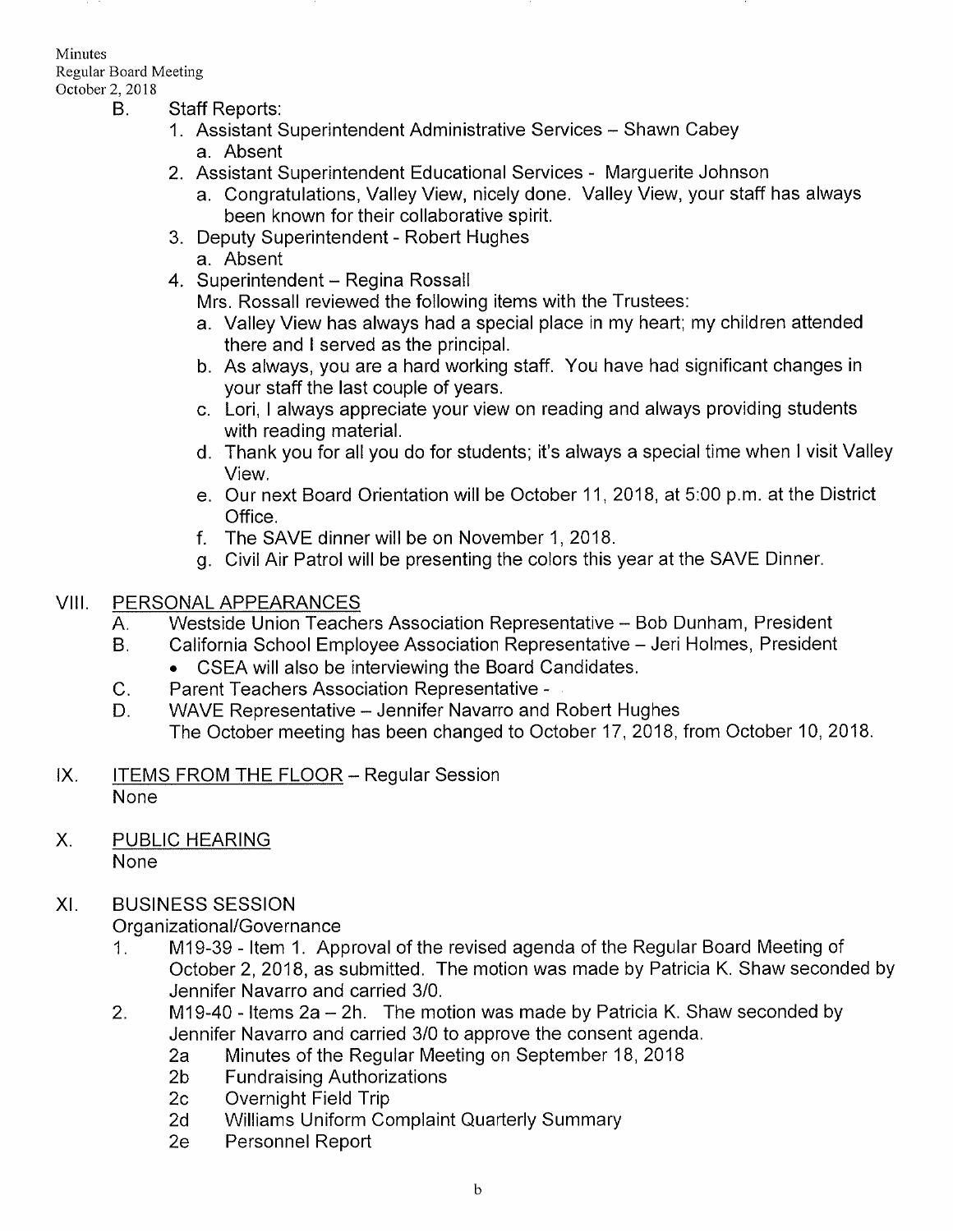Minutes Regular Board Meeting

- 
- 2f Purchase Orders<br>2g Consultant/Contract Agreement Schedule Revised<br>2h Conference/Workshop Schedule<br>3. ltem 3. Discussion Item
	-
	- - . Board Governance

### xil EDUCATIONAL SERVICES

- 4. M19-41 Item 4. The motion was made by Jennifer Navarro seconded by Patricia K.<br>Shaw and carried 3/0 to approve the Valley View Site Plan.
- 5. M19-42 Item 6. The motion was made by Jennifer Navarro seconded by Patricia K. Shaw and carried 3/0 to approve the first reading of the revised Board Policy 5117, lnterdistrict Attendance

- XIII. BUSINESS<br>6. M19-43 Item 6. The motion was made by Jennifer Navarro seconded by Patricia K. Shaw and carried 3/0 to approve the second and final reading of the revised Board Policies, Administrative Regulations and Board Bylaw:
	- BP 1340, Access to District Records
	- . BP/AR 3312.2, Educational Travel Program Contracts
	- . BP/AR 3320, Claims and Actions Against the District
	- . AR 3541, Transporiatíon Routes and Services
	- AR 3580, District Records
	-
	- . BB 9012, Board Member Electronic Communications 7. M19-44 ltem 7. The motion was made by Patricia K. Shaw seconded by Jennifer Navarro and carried 3/0 to approve Medallion Contracting Proposition 39 HVAC
	- 8. M19-45 Item 8. The motion was made by Jennifer Navarro seconded by Patricia K. Shaw and carried 3/0 to approve the first reading of the revised Administrative Regulation 3350, Travel/Conference Expenses.

# XIV. NEW BUSINESS

None

XV. UNFINISHED BUSINESS None

## XVI. CLOSED SESSION

M19-46 - The motion was made by Patricia K. Shaw seconded by Jennifer Navarro and carried 3/0 to adjourn to closed session at 6:53 p.m. to consider:<br>a. Conference with Labor Negotiators (Gov't Code §54957.6)

- 
- a. Conference with Labor Negotiators (Gov't Code §54957.6)<br>b. Existing/Anticipated/Pending Litigation (Gov't Code §54956.9) '1 Clalm
- 
- c. Conference with Real Property Negotiator<br>d. Public Employee Discipline/Dismissal/Release/Appointment Unrepresented<br>Management (Gov't Code §54957)
- e. Pupil Personnel (Ed Code 35146 and 48918)

### XVll. RECONVENE TO OPEN SESSION at 7:06 p.m,